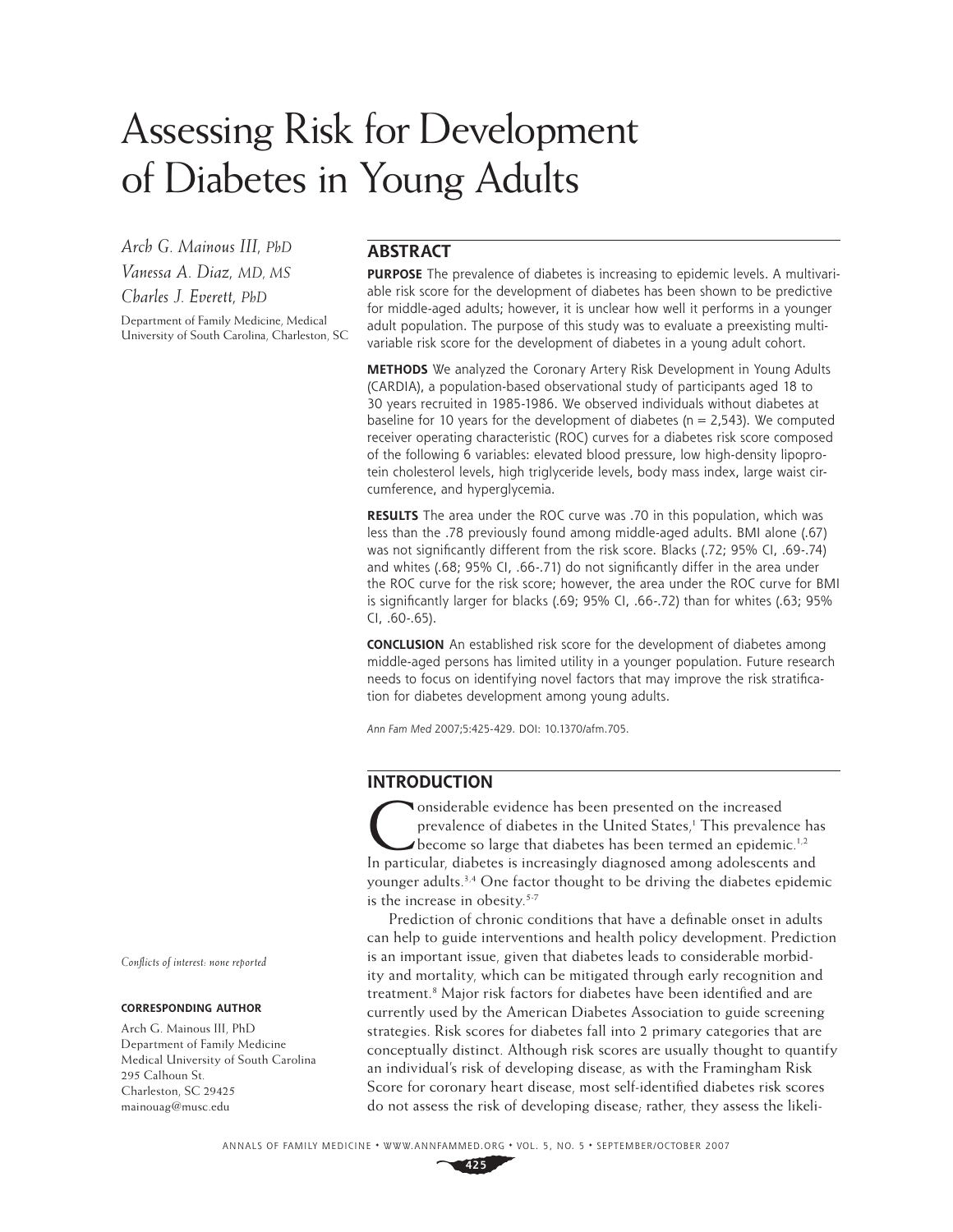hood of having undiagnosed diabetes.<sup>9-14</sup> There are few measures that assess the risk of developing diabetes.15,16

Some risk scores for the likelihood of having undiagnosed diabetes have been tested in populations other than the ones in which they were created and have unfortunately not worked as well.<sup>17,18</sup> Considering the importance of identifying individuals at risk for developing diabetes, a strategy for assessing risk of developing diabetes in young adults has many benefits, including targeted interventions for young adults at high risk. Thus, the purpose of this study was to evaluate how well a risk score for developing diabetes that was created with a middle-aged population performs in a cohort of young adults.

## **METHODS**

This study is based on an analysis of the Coronary Artery Risk Development in Young Adults (CARDIA), a population-based observational study of participants aged 18 to 30 years recruited in 1985-1986. Participants were recruited in 4 communities: Birmingham, Alabama; Chicago, Illinois; Minneapolis, Minnesota; and Oakland, California. Recruitment was stratified by race (black and white), age (18 to 24 years, and 25 to 30 years), and education (less than high school, and high school or more). Second (1987-1988), third (1990-1991), fourth (1992-1993), fifth (1995-1996), and sixth examinations (2000-2001) have been completed in the cohort. The public use data set used for this study, however, only includes information from the first 5 examinations.

For the progression to diabetes analyses, all individuals had no indication of diabetes at baseline. This cohort was comprised of 2,543 persons. A total of 100 persons out of 2,543 developed diabetes within the 10 years.

#### **Diabetes**

Diabetes was defined by self-report in response to the question, "Has a doctor or nurse ever said you had diabetes (high sugar in blood or urine)?" and by a fasting plasma glucose of ≥126 mg/dL. Although this biomarker definition deviates from the definition in place at baseline ( $\geq 140$  mg/dL), we believed that it was important to use a current definition of diabetes, whether diagnosed or not. This definition is also consistent with the diabetes risk score used in this study.15 Development of diabetes was defined as having diabetes at year 10 (examination 5).

#### **Diabetes Risk Score**

The risk score used in this study predicts the development of diabetes, not the risk of having undiagnosed diabetes.15 It was created from an analysis of individuals aged 45 to 64 years in Atherosclerosis Risk in Communities (ARIC) study and is based on the metabolic syndrome.19 Among individuals without diagnosed diabetes or fasting plasma glucose ≥126 mg/dL at baseline, a scoring strategy was developed that included large waist circumference (>102 cm in men and >88 cm for women), raised blood pressure (>130/85 mm Hg or antihypertensive medications), low high-density lipoprotein cholesterol levels (<40 mg/dL for men and <50 mg/dL for women), high triglyceride levels (>150 mg/dL), body mass index (BMI) of greater than 30 kg/m2 , and hyperglycemia. Each of the characteristics are worth 1 point except for hyperglycemia, which can be worth 2 points if fasting glucose is ≥102 mg/dL or 5 points when fasting glucose ≥111 mg/dL. A score of ≥4 puts an individual at high risk for development of diabetes, either diagnosed or undiagnosed.

This particular risk score was chosen for several reasons. First, it has moderate sensitivity (68%) and specificity (75%). The area under the receiver operating characteristic (ROC) curve was 0.78. Second, it is computed in a reasonably straightforward manner without having to use coefficients from the ARIC cohort that may be specific to that cohort.

#### **Family History**

Family history of diabetes has been shown to be a predictor of development of diabetes.<sup>20</sup> We defined family history as either a parent having diagnosed diabetes, or a parent or sibling having diagnosed diabetes.

#### **Data Analysis**

We used MedCalc software<sup>21</sup> to compute ROC curve analyses in an effort to evaluate the ability of the diabetes risk score, as well as other variables, including family history of diabetes and BMI, to predict development of diabetes in 10 years. We specifically examined the usefulness of family history as an alternative to the diabetes risk score, because family history was not included in the risk score. We also examined the predictive ability of BMI by itself, because recent evidence showed that BMI was as predictive of having undiagnosed diabetes as the Cambridge Risk Score.<sup>17</sup> The parsimonious benefit of prediction by means of one easily accessible variable (eg, BMI) instead of a 6-variable measure would be substantial. BMI was evaluated in a continuous manner as well as in a 3-category classification  $($ <25, 25-29.9,  $\geq$ 30). To compute the benefits of adding family history of diabetes to BMI, we needed to provide a point score for the new variable. Thus, we scored 1 point for BMI <25, 2 points for BMI 25-29.99, 3 points for BMI ≥30, and 1 point for family history of diabetes.

Finally, we stratified the CARDIA cohort by race to examine the utility of the diabetes risk score within dif-

**426**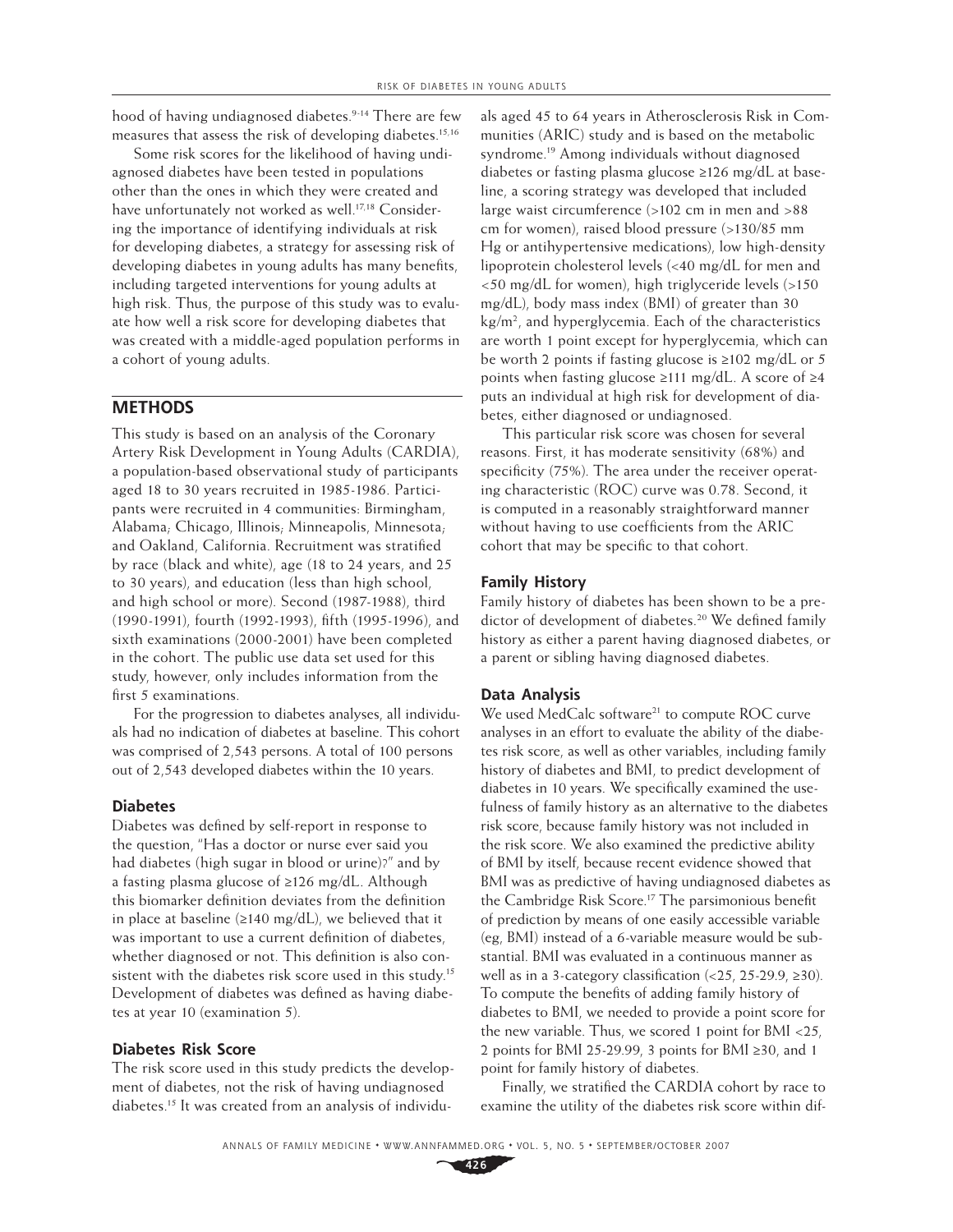ferent racial groups, because recent evidence indicated that some risk scores for undiagnosed diabetes do not work equally well in different racial or ethnic groups.<sup>18</sup>

## **RESULTS**

Table 1 displays the characteristics of the cohort. Only 2.1% of this young adult cohort was classified at baseline as being at high risk for developing diabetes, whereas 3.9% developed diabetes within 10 years. Further, 32.9% of the cohort was overweight or obese at baseline (BMI ≥25). The proportion of individuals with a family history of diabetes had a moderate increase when the definition of family history was changed from parents to parents and siblings.

The area under the ROC curve for the diabetes risk score in this young adult cohort is not optimal at .70 compared with .78 found in the middle-aged cohort in the ARIC study (Table 2). A diabetes risk score of 4 or greater had a sensitivity of 15.0% and a specificity of 98.4% in the CARDIA participants.

The area under the ROC curve does not increase significantly when family history is added to the diabetes risk score. Moreover, the 3-category BMI variable is not significantly different from the multivariable diabetes risk score in the area under the ROC curve, nor is BMI plus family history of diabetes significantly better than BMI alone  $(P = .08)$ .

Table 3 shows the analyses within racial groups. Blacks (.72; 95% CI, .69-.74) and whites (.68; 95% CI, .66-.71) do not significantly differ in the area under the ROC curve for the risk score, as indicated by the overlapping 95% confidence intervals. The area under the ROC curve for BMI is significantly larger for blacks (.69; 95% CI, .66-.72) than for whites (.63; 95% CI, .60- .65). Similarly, the area under the ROC curve for BMI plus family history is significantly larger for blacks  $(.73, 100)$ 95% CI, .70-.76) than for whites (.64; 95% CI, .61-.66).

# **DISCUSSION**

As the prevalence of diabetes rises, and more young adults and adolescents develop diabetes, it is crucial from a clinical and public health perspective to be able to identify high-risk populations. The findings of this study indicate that a risk score for the development of diabetes created from a middle-aged population is a less successful predictor of the development of diabetes in a younger population.

We chose to assess the diabetes risk score developed in the ARIC cohort because it is one of the few measures designed to assess the risk of developing diabetes rather than the likelihood of having undiagnosed diabetes (eg, Cambridge Risk Score). An alter-

native measure to the ARIC diabetes risk score was considered for evaluation, but it included in the model "history of high blood glucose," which was defined as "Have you ever been told by a health-care professional that you have diabetes or latent diabetes?"16 Including

# **Table 1. Characteristics of the Study Cohort**

| Characteristic                       | Value        |  |
|--------------------------------------|--------------|--|
| Development of diabetes, %           | 3.9          |  |
| Female, %                            | 55.7         |  |
| Black, %                             | 41.2         |  |
| Mean age $\pm$ SD, y                 | $25.0 + 3.6$ |  |
| ARIC diabetes risk score $\geq$ 4, % | 2.1          |  |
| Body mass index, kg/m <sup>2</sup>   |              |  |
| $<$ 25. %                            | 67.0         |  |
| 25-29.99, %                          | 22.6         |  |
| $>30.$ %                             | 10.3         |  |
| Family history of diabetes           |              |  |
| Parents, %                           | 13.6         |  |
| Siblings and parents, %              | 14.4         |  |

ARIC = Atherosclerosis Risk in Communities.

#### **Table 2. Area Under ROC Curve Using a Diabetes Risk Score, Family History of Diabetes, and BMI to Predict Development of Diabetes Within 10 Years**

| <b>Predictors</b>                                                      | Area Under<br><b>ROC Curve</b> |
|------------------------------------------------------------------------|--------------------------------|
| ARIC diabetes risk score                                               | .70                            |
| Family history of diabetes                                             |                                |
| Parents                                                                | $.57*$                         |
| Siblings and parents                                                   | $.58*$                         |
| <b>BMI</b>                                                             |                                |
| Continuous                                                             | .65 <sup>†</sup>               |
| 3 categories                                                           | .67 <sup>†</sup>               |
| 3 categories plus family history<br>of diabetes (siblings and parents) | .69 <sup>†</sup>               |
|                                                                        |                                |

 $ARIC = Atherosclerosis Risk in Communications; BMI = body mass index;$ ROC = receiver operating characteristic.

\* Area under the curve significantly different from that of diabetes risk score. † Not signifi cantly different.

#### **Table 3. Area Under ROC Curve to Predict Development of Diabetes Within Groups of White and Black Participants**

| <b>Predictors</b>                                                                                                  | White  | <b>Black</b> |
|--------------------------------------------------------------------------------------------------------------------|--------|--------------|
| ARIC diabetes risk score                                                                                           | .68    | .72          |
| BMI, 3 categories                                                                                                  | $.63*$ | $.69*$       |
| BMI, 3 categories plus<br>family history of diabetes<br>(siblings and parents)                                     | $.64*$ | $.73*$       |
| $ARIC =$ Atherosclerosis Risk in Communities; BMI = body mass index;<br>$ROC = receiver operating characteristic.$ |        |              |
| * Not significantly different.                                                                                     |        |              |

**427**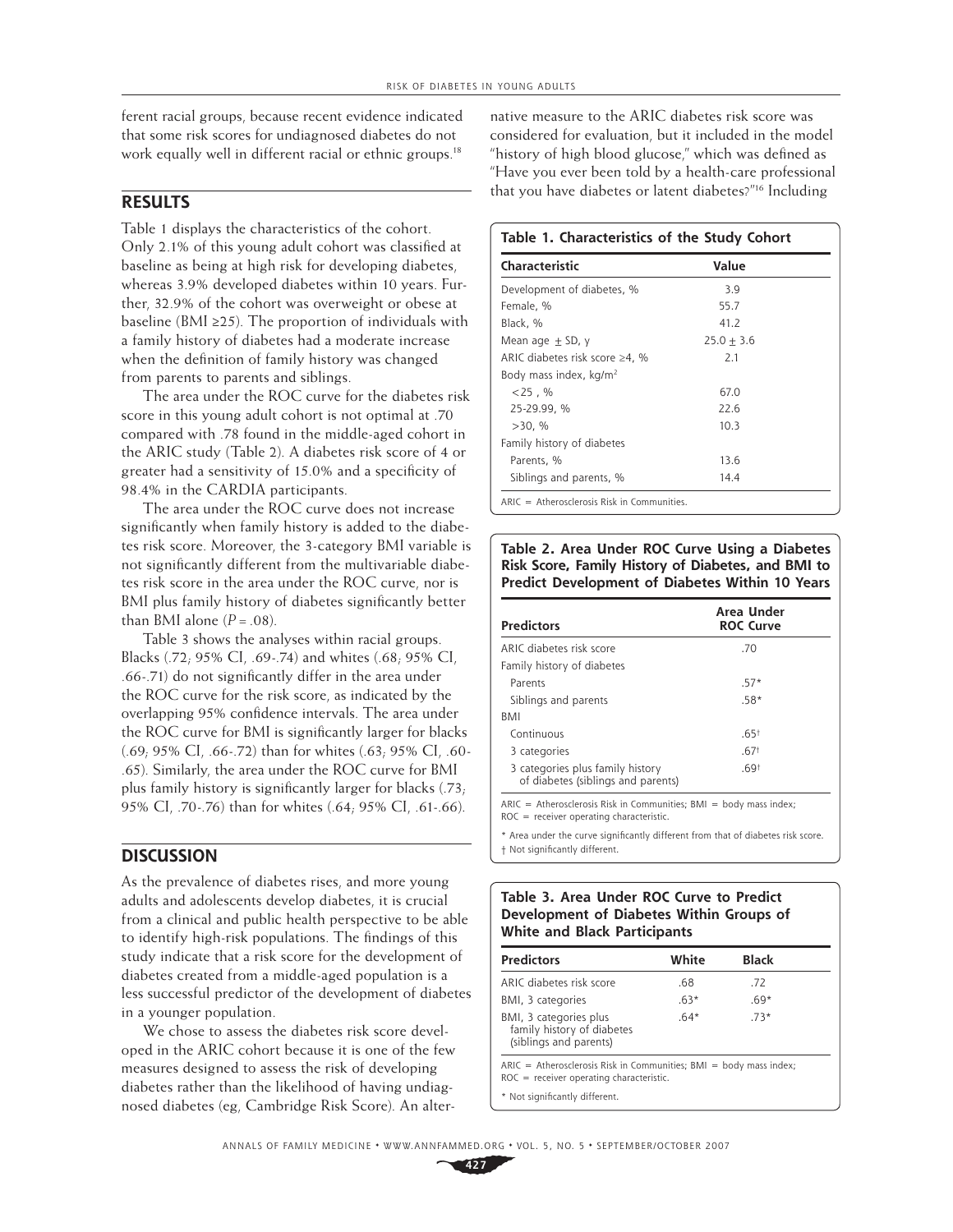a previous diagnosis of diabetes as a predictor of the development of diabetes did not seem to be a logical strategy for identifying individuals at high risk for developing diabetes. Thus, we believed that the Lindstrom score was not as useful for evaluation as the ARIC diabetes risk score.

Multivariable risk scores that are diagnostically helpful should be clinically less burdensome in the age of personal digital assistants and electronic health records and should therefore allow the clinician to go beyond assessing risk factors singly for development of disease. In this case, the multivariable diabetes risk score does not predict the development of diabetes any better than simply using the BMI. Because the diabetes risk score includes BMI in addition to 5 other variables, it would be expected to perform better than BMI alone. With an area under the ROC curve of .67, however, BMI as a predictor of the development of diabetes in young adults is not optimal. Further, the addition of family history to either BMI or the diabetes risk score did not significantly improve prediction of the development of diabetes. These findings suggest that more work is needed to create an effective strategy for identifying young adults at high risk for developing diabetes.

Recent evidence has suggested that risk assessment strategies may need to differ depending on which racial or ethnic population is being evaluated.18 The results reported in this study indicate that although the diabetes risk score did not differ significantly between young black and white adults in the prediction of diabetes, BMI and BMI plus family history did differ between the 2 groups: BMI plus family history was a significantly more predictive strategy for identifying risk for the development of diabetes among blacks than among whites. These racial differences in the relationship of BMI and the development of diabetes may be due to the interaction of race and diet, as Pereira et al<sup>22</sup> found that fast-food habits varied by race and sex and were related to insulin resistance in the CARDIA study. This finding indicates the need to be more aware of racial and ethnic differences in diabetes risk and the need to include that awareness in the development of diabetes risk assessment strategies. Further evaluation of the novel factors, including biomarkers, underlying these differences is also necessary.

There are several limitations to this study. First, the biomarker diagnosis of diabetes in the CARDIA data is based on a single fasting glucose test. This strategy, although common in epidemiological studies, could potentially underestimate the prevalence of diabetes associated with isolated postchallenge hyperglycemia, which occurs more commonly in women and lean populations. It could also overestimate diabetes prevalence, because a clinical diagnosis of diabetes

in asymptomatic persons requires 2 abnormal fasting glucose levels. Second, racial differences in the predictive utility of the risk assessment strategies suggest that evaluating the risk score and other markers may be enhanced by having a diverse sample of ethnic groups. The CARDIA study is limited to blacks and whites and thus does not allow for evaluation with other racial or ethnic groups. Third, not only is it inherently difficult to improve on conventional risk factors when developing a scoring system as a prognostic tool, as shown by Wang et al<sup>23</sup> and discussed by Ware,  $24$  it is also difficult to improve on conventional risk factors when developing a prognostic tool. Hence, we compared the ARIC metabolic syndrome (augmented) model with BMI alone and BMI plus family history of diabetes to determine whether multivariate diabetes risk factors performed better than more general risk factors.

In conclusion, an established risk score for the development of diabetes among middle-aged persons had limited utility in a younger population. The diabetes risk score had no advantage compared with BMI alone. Neither BMI nor the risk score, however, had optimal predictive ability, suggesting that future research needs to focus on identifying novel factors that may improve the risk stratification for diabetes development among young adults.

#### **To read or post commentaries in response to this article, see it online at http://www.annfammed.org/cgi/current/full/5/5/425.**

Submitted December 1, 2006; submitted revised December 6, 2007; accepted March 18, 2007.

**Key words:** Diabetes mellitus, type 2; cohort studies; risk factors

**Acknowledgments:** This study was supported in part by grants 1D12HP00023 from the Health Resources and Services Administration; grant 1 P30 AG21677 from the National Institute on Aging, as well as a grant from the Robert Wood Johnson Foundation.

**Disclaimer:** The Coronary Artery Risk Development in Young Adults (CARDIA) is conducted and supported by the NHLBI in collaboration with the CARDIA Study Investigators. This article was prepared using a limited-access data set obtained by the NHLBI and does not necessarily reflect the opinions or views of the CARDIA Study or the NHLBI.

#### **References**

- 1. Engelgau MM, Geiss LS, Saaddine JB, et al. The evolving diabetes burden in the United States. Ann Intern Med. 2004;140(11):945-950.
- 2. Steinbrook R. Facing the diabetes epidemic—mandatory reporting of glycosylated hemoglobin values in New York City. N Engl J Med. 2006;354(6):545-548.
- 3. Prevalence of diabetes and impaired fasting glucose in adults—United States, 1999-2000. MMWR Morb Mortal Wkly Rep. 2003;52(35):833-837.
- 4. Duncan GE. Prevalence of diabetes and impaired fasting glucose levels among US adolescents: National Health and Nutrition Examination Survey, 1999-2002. Arch Pediatr Adolesc Med. 2006;160(5):523-528.